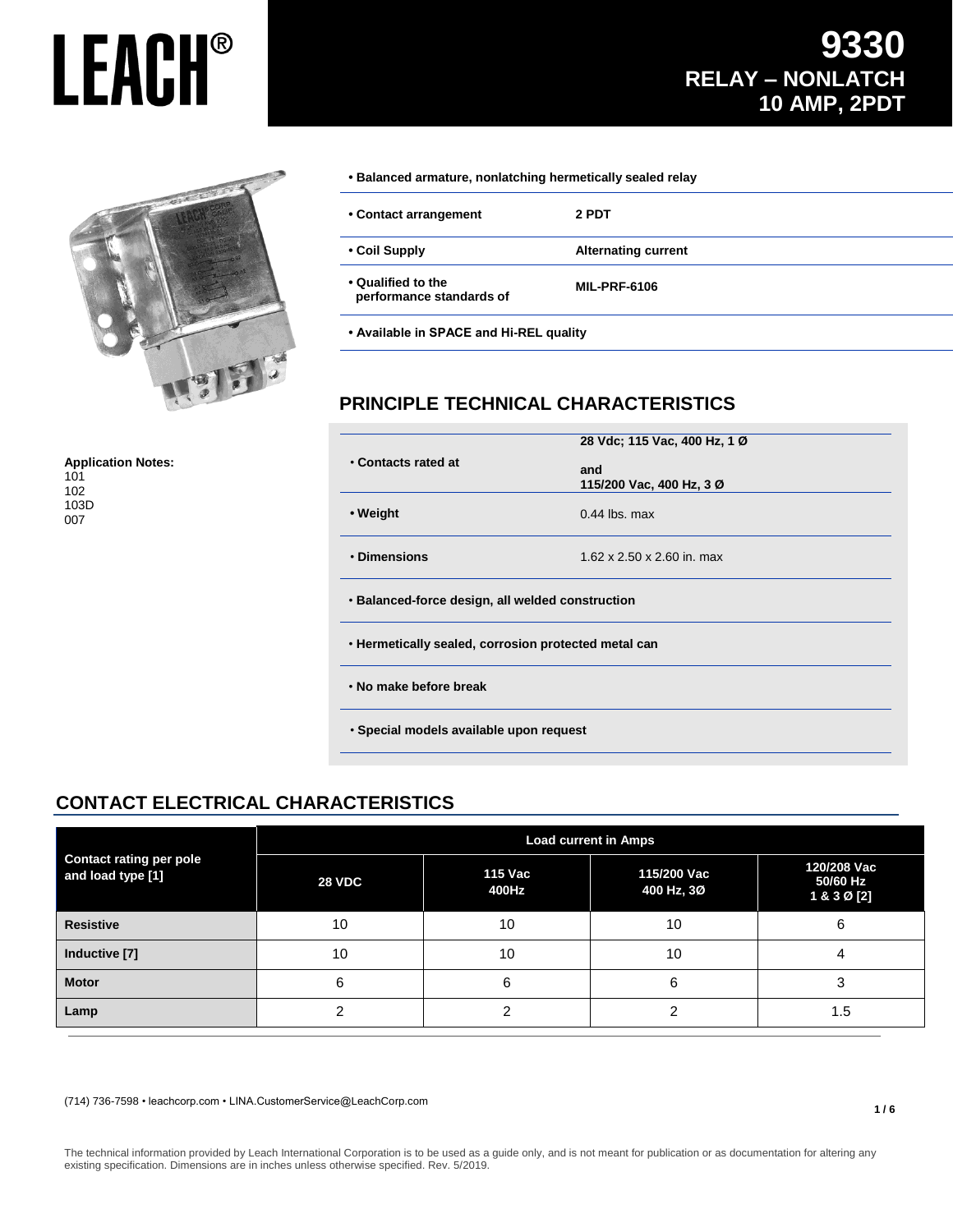#### **COIL CHARACTERISTICS (Vdc)**

| <b>COIL DATA</b>                            | Vdc | 115 Vac<br>400 Hz [3] | <b>Suppressed</b><br><b>Vdc</b> [4] |
|---------------------------------------------|-----|-----------------------|-------------------------------------|
| Nominal operating voltage                   | 28  | 115                   | 28                                  |
| <b>Maximum operating voltage</b>            | 30  | 124                   | 30                                  |
| Maximum Pick-up voltage @ +125° C           | 18  | 90                    | 18                                  |
| Drop-out voltage, max                       |     | 30                    |                                     |
| Coil resistance $\Omega \pm 10\%$ at +25° C | 160 | -                     | 160                                 |
| Coil current max. $mA$ at $+25^\circ$ C     |     | 55                    | -                                   |

#### **GENERAL CHARACTERISTICS**

| Temperature range                                      | $-70^{\circ}$ C to $+125^{\circ}$ C |
|--------------------------------------------------------|-------------------------------------|
| Minimum operating cycles (life) at rated load          | 50,000                              |
| Minimum operating cycles (life) at 25% rated load      | 200,000                             |
| Dielectric strength at sea level all points            |                                     |
| All circuits to ground and circuit to circuit          | 1,500 Vrms / 50 Hz                  |
| Coil to ground                                         | 1,250 Vrms                          |
| Dielectric strength at altitude 80,000 ft              | 700 Vrms / 50Hz                     |
| Insulation resistance (at 500 Vdc)                     | 100 M $\Omega$ min                  |
| Sinusoidal vibration (55-1500 Hz)                      | 10 <sub>G</sub>                     |
| Shock (6-9 millisecond duration)                       | 25 <sub>G</sub>                     |
| Maximum contact opening time under shock and vibration | $10 \mu s$                          |
| Operate time at nominal voltage                        | 20 ms max                           |
| Release time at nominal voltage                        |                                     |
| <b>DC</b>                                              | 20 ms max                           |
| <b>AC</b>                                              | 50 ms max                           |
| Contact bounce at nominal voltage                      |                                     |
| N.C. Contacts                                          | 2 ms max                            |
| N.O. Contacts                                          | 2 ms max                            |
| <b>Overload and rupture</b>                            | 4 and 5 times rated load            |

Unless otherwise noted, the specified temperature range applies to all relay characteristics.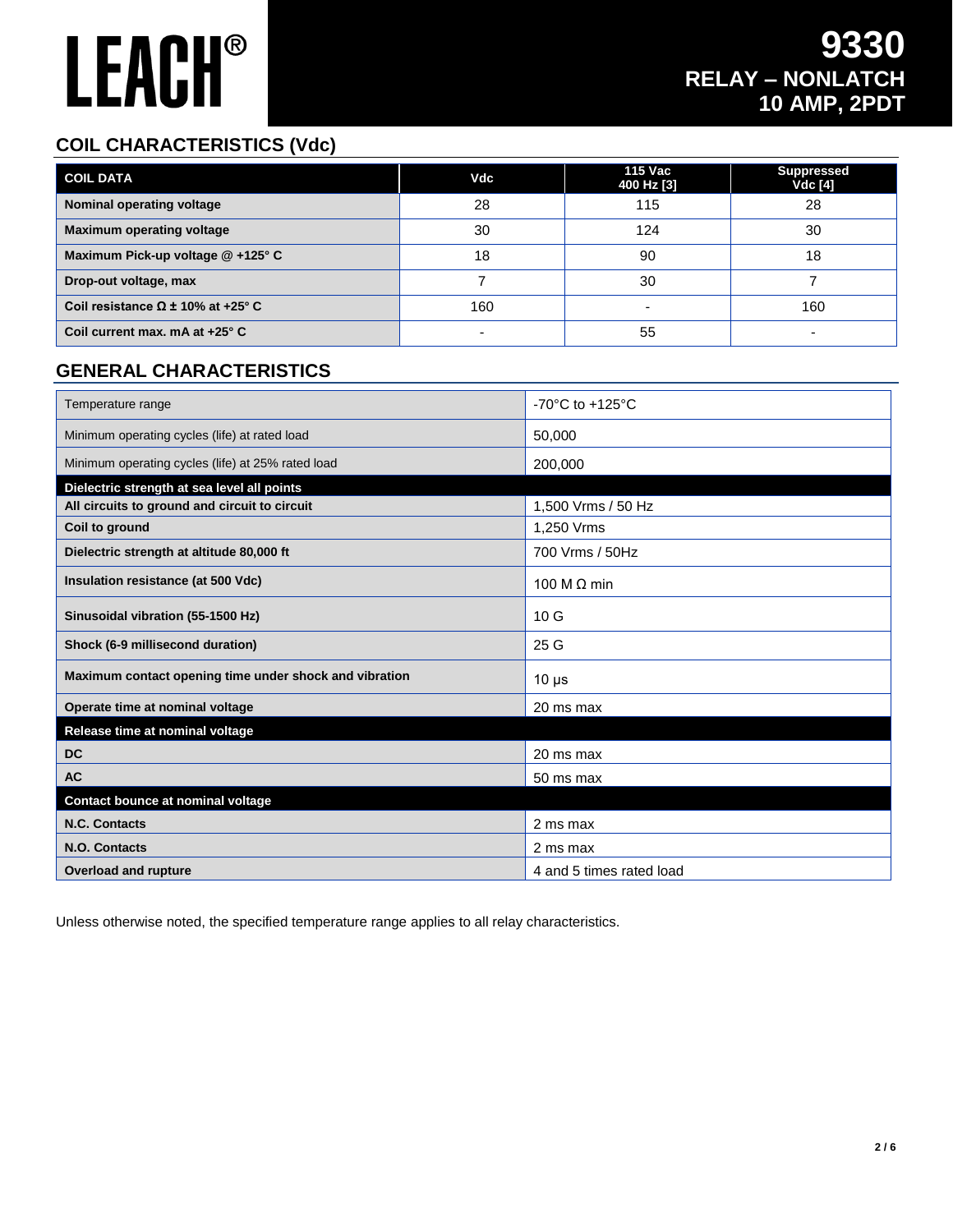### 9330 **RELAY - NONLATCH 10 AMP, 2PDT**

Dimensions in inches Tolerances, unless otherwise specified  $XXX \pm .010$  $XX \pm .03$ 

### **CONFIGURATION**





9330-10374 - 28 VDC SUPPRESSED 9330-4026 - 28 VDC 9330-4027 - 115 VAC, 400 Hz 9330-10375 - 115 VAC, 50/60 Hz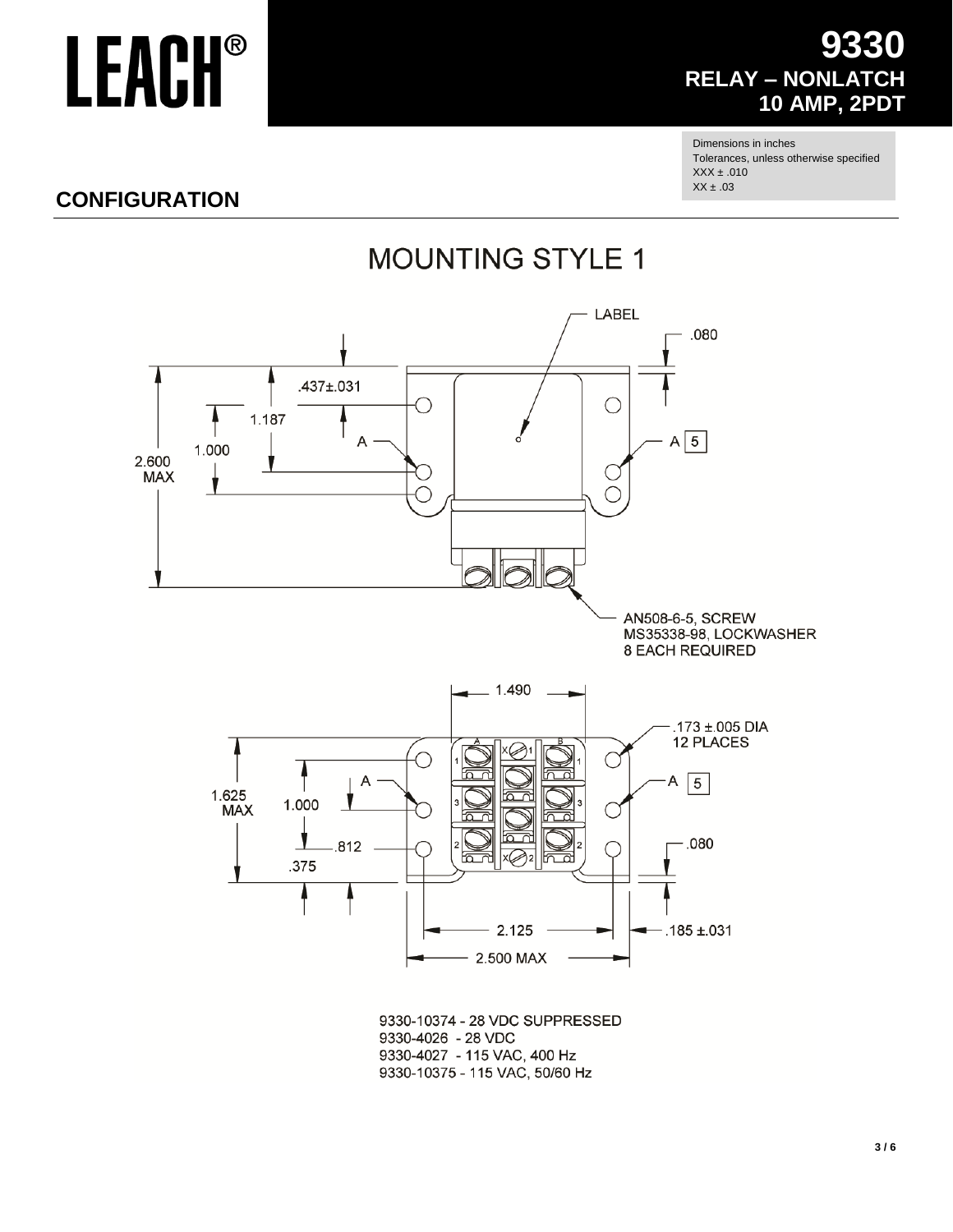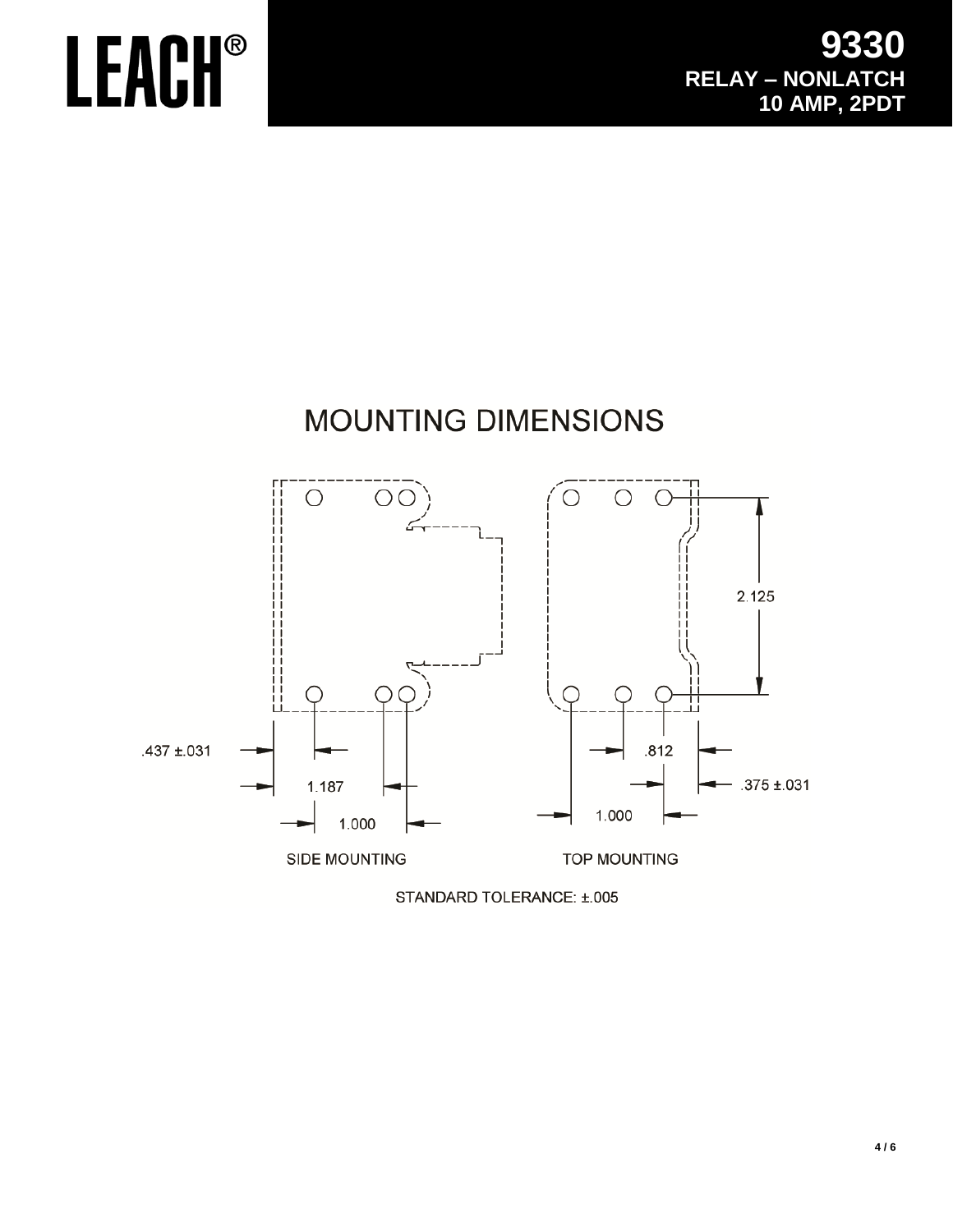#### **SCHEMATIC DIAGRAM**

### **SCHEMATIC DIAGRAM**



### **STANDARD TERMINAL LAYOUT**

RAISED TERMINAL MARKING ON PANEL